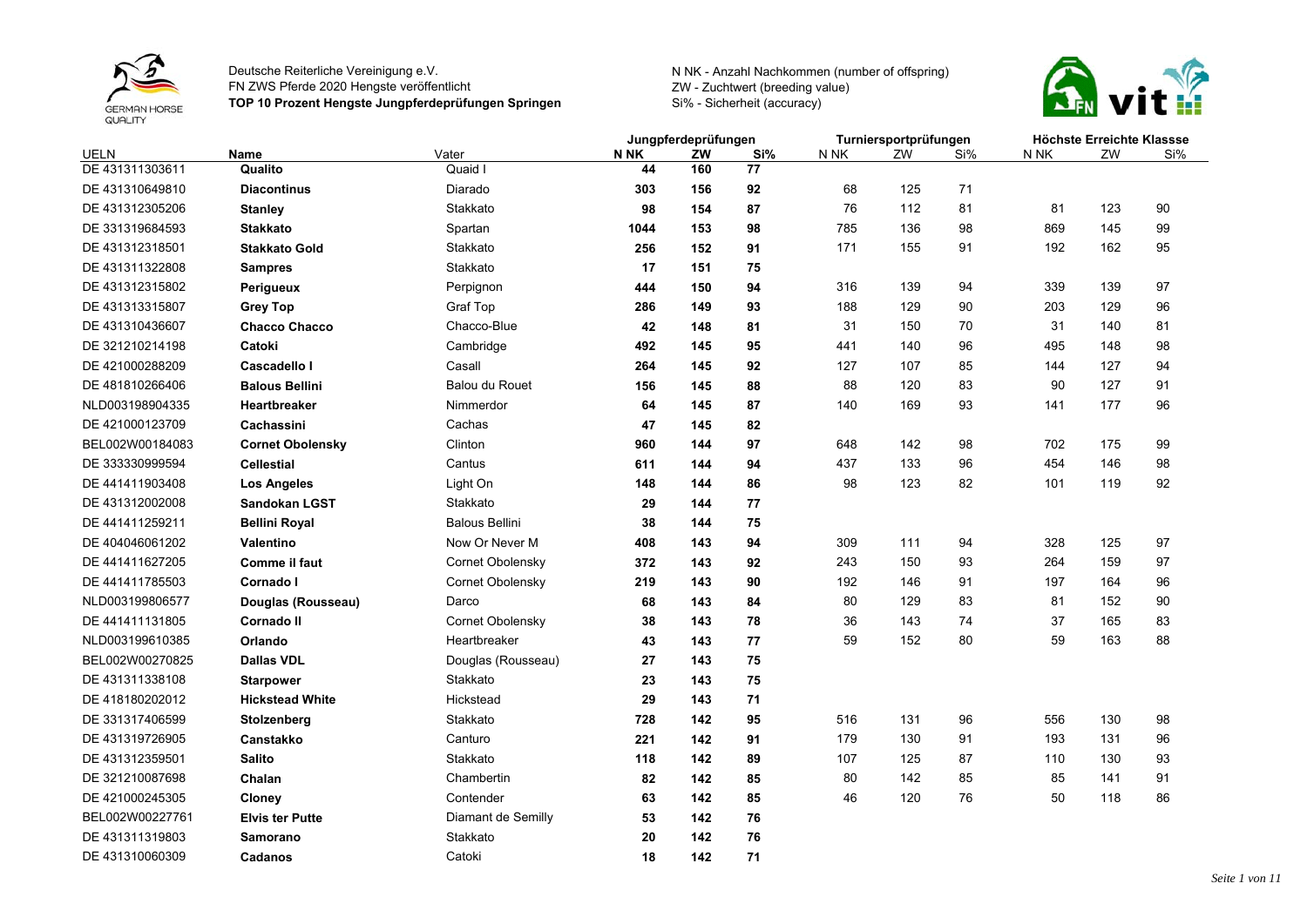



|                 |                           |                     |      |     | Jungpferdeprüfungen |      |     | Turniersportprüfungen | Höchste Erreichte Klassse |     |     |
|-----------------|---------------------------|---------------------|------|-----|---------------------|------|-----|-----------------------|---------------------------|-----|-----|
| UELN            | Name                      | Vater               | N NK | ZW  | Si%                 | N NK | ZW  | Si%                   | N NK                      | ZW  | Si% |
| DE 421000210601 | <b>Captain Fire</b>       | Contendro I         | 288  | 141 | 92                  | 247  | 132 | 93                    | 252                       | 112 | 96  |
| DE 304040651795 | <b>Now Or Never M</b>     | Voltaire            | 153  | 141 | 91                  | 116  | 111 | 89                    | 123                       | 120 | 94  |
| DE 431319101303 | Comte                     | Contendro I         | 158  | 141 | 90                  | 97   | 114 | 84                    | 104                       | 101 | 92  |
| DE 431312314203 | <b>Spartacus</b>          | Stakkato            | 126  | 141 | 84                  | 112  | 132 | 85                    | 125                       | 126 | 93  |
| DE 421000564311 | Casallco                  | Casall              | 82   | 141 | 82                  |      |     |                       |                           |     |     |
| DE 418180179906 | <b>Cornet's Balou</b>     | Cornet Obolensky    | 33   | 141 | 80                  |      |     |                       |                           |     |     |
| DE 431311305306 | Quadam                    | Quite Easy I        | 20   | 141 | 76                  |      |     |                       |                           |     |     |
| DE 441410272111 | <b>Chacco's Son II</b>    | Chacco-Blue         | 17   | 141 | 70                  |      |     |                       |                           |     |     |
| DE 431312332604 | <b>Firth of Lorne</b>     | For Pleasure        | 16   | 141 | 70                  |      |     |                       |                           |     |     |
| DE 431316600512 | <b>Light My Fire</b>      | Light On            | 9    | 141 | 70                  |      |     |                       |                           |     |     |
| DE 321210021987 | Carthago                  | Capitol I           | 614  | 140 | 97                  | 558  | 144 | 98                    | 577                       | 163 | 99  |
| DE 327271025998 | <b>Chacco-Blue</b>        | Chambertin          | 1174 | 140 | 96                  | 1067 | 139 | 98                    | 1239                      | 174 | 99  |
| DE 321210094497 | Levisto                   | Leandro             | 350  | 140 | 95                  | 271  | 142 | 95                    | 281                       | 140 | 97  |
| NLD003201110170 | Diathago                  | Diamant de Semilly  | 25   | 140 | 77                  |      |     |                       |                           |     |     |
| DE 431312349406 | <b>Stakko</b>             | Stakkato            | 33   | 140 | 76                  |      |     |                       |                           |     |     |
| DE 421000307801 | Cartano                   | Carthago            | 22   | 140 | 75                  |      |     |                       |                           |     |     |
| DE 431316715110 | <b>Lord Pizzaro</b>       | Lord Pezi           | 39   | 140 | 75                  |      |     |                       |                           |     |     |
| DE 421000339405 | <b>Diarado</b>            | Diamant de Semilly  | 1018 | 139 | 96                  | 681  | 130 | 97                    | 808                       | 134 | 99  |
| DE 418180274004 | Chap                      | Cellestial          | 147  | 139 | 88                  | 135  | 119 | 89                    | 139                       | 149 | 94  |
| DE 421000294508 | Canturat                  | Canturo             | 23   | 139 | 77                  |      |     |                       |                           |     |     |
| DE 421000285307 | Calmando                  | Calido I            | 22   | 139 | 76                  |      |     |                       |                           |     |     |
| BEL007000O32608 | <b>Ogano Sitte</b>        | Darco               | 35   | 139 | 72                  | 62   | 145 | 78                    | 63                        | 170 | 89  |
| DE 321210149897 | <b>Contendro I</b>        | Contender           | 1755 | 138 | 98                  | 1397 | 125 | 99                    | 1524                      | 128 | 99  |
| FRA00191446545F | <b>Diamant de Semilly</b> | Le Tot de Semilly   | 301  | 138 | 92                  | 330  | 157 | 94                    | 359                       | 173 | 98  |
| BEL002W00001387 | Darco                     | Lugano van la Roche | 211  | 138 | 91                  | 298  | 149 | 96                    | 303                       | 163 | 98  |
| DE 421000004703 | Canturano I               | Canturo             | 127  | 138 | 87                  | 122  | 124 | 87                    | 132                       | 148 | 94  |
| DE 441411244806 | Capistrano                | Cornet Obolensky    | 108  | 138 | 86                  | 69   | 133 | 80                    | 70                        | 137 | 89  |
| DE 304045991294 | <b>Montender</b>          | Contender           | 83   | 138 | 86                  | 71   | 127 | 85                    | 74                        | 140 | 90  |
| DE 421000707310 | <b>Dinken</b>             | Diarado             | 93   | 138 | 84                  |      |     |                       |                           |     |     |
| DE 331311306994 | Gem of India              | <b>Graf Grannus</b> | 61   | 138 | 84                  |      |     |                       |                           |     |     |
| DE 321210022598 | Clooney                   | Carpaccio           | 79   | 138 | 82                  | 67   | 118 | 79                    | 74                        | 132 | 89  |
| DE 431312314108 | Semper Fi                 | Stakkato            | 27   | 138 | 79                  |      |     |                       |                           |     |     |
| DE 431316946109 | <b>Lord Fauntleroy</b>    | Lord Pezi           | 43   | 138 | 78                  |      |     |                       |                           |     |     |
| DE 431310567010 | Chaccato                  | Chacco-Blue         | 36   | 138 | 76                  |      |     |                       |                           |     |     |
| DE 421000629609 | <b>Diacasall</b>          | Diarado             | 38   | 138 | 76                  |      |     |                       |                           |     |     |
| DE 456570226609 | Chetlag                   | Cellestial          | 17   | 138 | 75                  |      |     |                       |                           |     |     |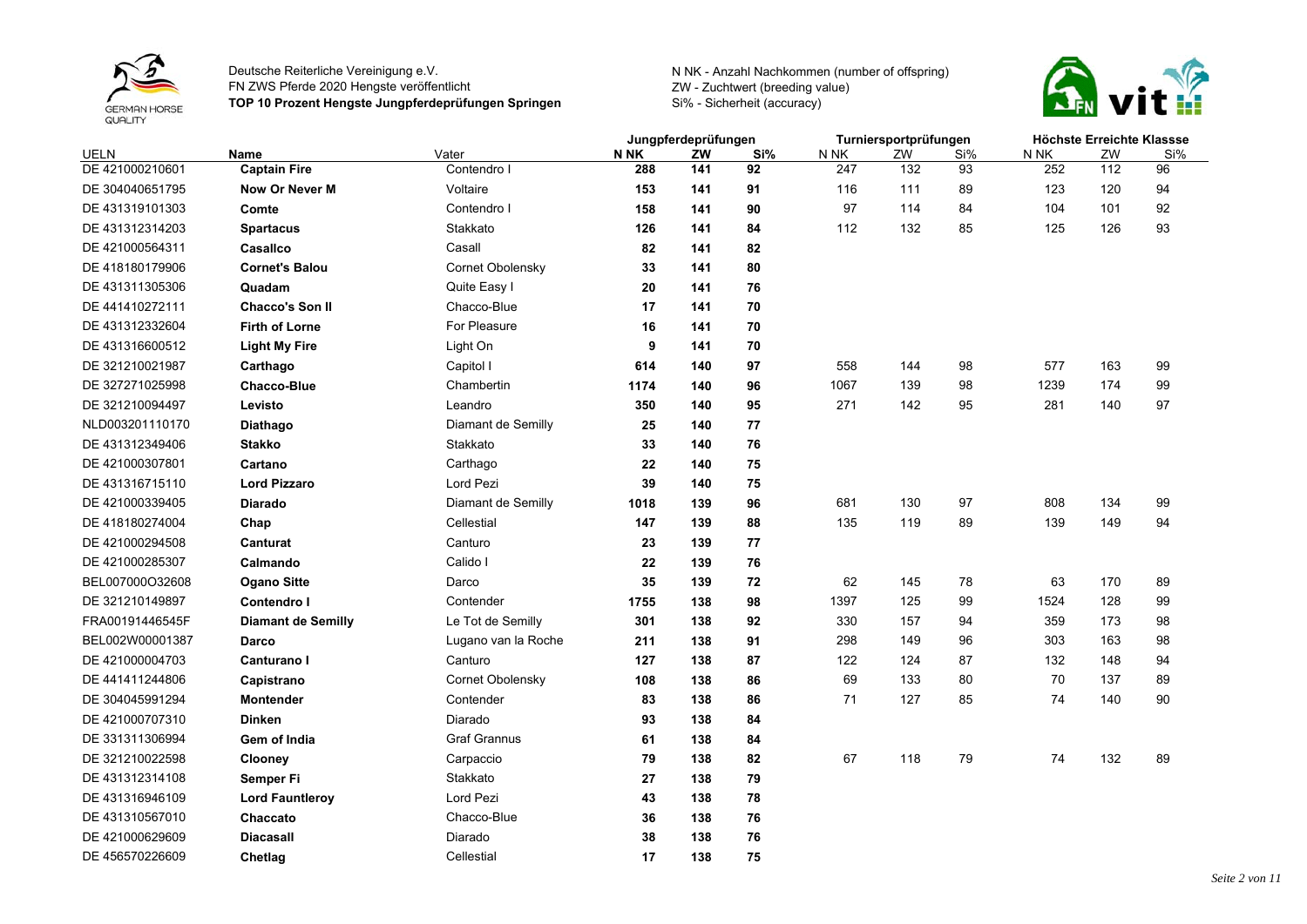



|                 |                             |                       | Jungpferdeprüfungen |     |     | Turniersportprüfungen |     |     |      | Höchste Erreichte Klassse |     |
|-----------------|-----------------------------|-----------------------|---------------------|-----|-----|-----------------------|-----|-----|------|---------------------------|-----|
| UELN            | Name                        | Vater                 | <b>N NK</b>         | ZW  | Si% | N NK                  | ZW  | Si% | N NK | ZW                        | Si% |
| DE 441411225911 | <b>Blockbuster</b>          | <b>Balous Bellini</b> | 32                  | 138 | 73  |                       |     |     |      |                           |     |
| DE 431316742807 | <b>Stylist</b>              | Stalypso              | 19                  | 138 | 71  |                       |     |     |      |                           |     |
| DE 431310339701 | Ukato                       | Stakkato              | 36                  | 138 | 71  | 51                    | 134 | 77  | 52   | 144                       | 87  |
| DE 321210242583 | Caretino                    | Caletto II            | 1047                | 137 | 98  | 825                   | 139 | 98  | 896  | 146                       | 99  |
| DE 441410931102 | <b>Monte Bellini</b>        | Montender             | 276                 | 137 | 94  | 221                   | 133 | 92  | 226  | 126                       | 96  |
| DE 431312312702 | <b>Stalypso</b>             | Stakkato              | 446                 | 137 | 93  | 384                   | 127 | 95  | 401  | 116                       | 98  |
| DE 321210171892 | <b>Concerto II</b>          | Contender             | 133                 | 137 | 92  | 116                   | 144 | 91  | 117  | 162                       | 94  |
| DE 421000204304 | Cachas                      | Caretino              | 249                 | 137 | 91  | 205                   | 135 | 91  | 244  | 131                       | 96  |
| DE 421000244601 | Cero I                      | Calido I              | 118                 | 137 | 90  | 100                   | 119 | 85  | 104  | 131                       | 92  |
| NLD003199500596 | Lupicor                     | Lux                   | 180                 | 137 | 90  | 191                   | 153 | 92  | 198  | 142                       | 96  |
| DE 431310849507 | Messenger                   | Montender             | 172                 | 137 | 84  | 102                   | 104 | 82  | 118  | 130                       | 93  |
| DE 418180580808 | Cola Zero                   | Cola                  | 48                  | 137 | 82  |                       |     |     |      |                           |     |
| DE 457000297206 | <b>Crossfire</b>            | Cellestial            | 37                  | 137 | 80  | 34                    | 135 | 72  | 34   | 133                       | 82  |
| DE 421000008506 | <b>Cannavaros</b>           | Cassini I             | 26                  | 137 | 79  |                       |     |     |      |                           |     |
| FRA00107711931Q | D'Inzeo (Thorgal de Kezeg)  | Douglas (Rousseau)    | 53                  | 137 | 79  | 40                    | 142 | 72  | 42   | 119                       | 84  |
| DE 431310056707 | Cinsey                      | Contendro I           | 45                  | 137 | 78  |                       |     |     |      |                           |     |
| DE 421000145308 | Conrato                     | Caretino              | 12                  | 137 | 75  |                       |     |     |      |                           |     |
| NLD003200411978 | Zento (NLD)                 | Quasimodo Z           | 28                  | 137 | 75  |                       |     |     |      |                           |     |
| DE 431310342407 | Commissario                 | Catoki                | 24                  | 137 | 73  |                       |     |     |      |                           |     |
| DE 431312311105 | Granturo                    | Graf Top              | 11                  | 137 | 72  |                       |     |     |      |                           |     |
| NLD003200107028 | <b>Harley VDL</b>           | Heartbreaker          | 40                  | 137 | 72  | 35                    | 165 | 70  | 35   | 155                       | 83  |
| DE 431310108908 | Camargo                     | Canturo               | 18                  | 137 | 70  |                       |     |     |      |                           |     |
| DE 421000019208 | <b>La Calidad</b>           | Lancer II             | 5                   | 137 | 70  |                       |     |     |      |                           |     |
| DE 421000047802 | Casiro I                    | Cassini I             | 314                 | 136 | 91  | 209                   | 133 | 92  | 226  | 121                       | 96  |
| DE 321210400398 | <b>Cassus</b>               | Cassini I             | 192                 | 136 | 91  | 155                   | 124 | 90  | 165  | 132                       | 95  |
| DE 441411223906 | <b>Colestus</b>             | Cornet Obolensky      | 316                 | 136 | 91  | 232                   | 124 | 92  | 238  | 134                       | 96  |
| DE 431311406305 | <b>Edward</b>               | Embassy I             | 112                 | 136 | 88  | 62                    | 106 | 75  | 63   | 111                       | 87  |
| DE 321210016878 | <b>Chin Chin</b>            | Constant              | 61                  | 136 | 87  | 79                    | 140 | 89  | 87   | 155                       | 93  |
| FRA00110317581M | Adagio de Talma             | Lamm de Fetan         | 68                  | 136 | 83  |                       |     |     |      |                           |     |
| NLD003200510669 | For Fashion (Anklahoma VDL) | For Pleasure          | 46                  | 136 | 83  | 35                    | 139 | 72  | 52   | 137                       | 86  |
| DE 421000009408 | Crunch                      | Clarimo               | 84                  | 136 | 82  |                       |     |     |      |                           |     |
| DE 431312336401 | <b>Stakkato's Highlight</b> | Stakkato              | 45                  | 136 | 82  | 38                    | 127 | 74  | 42   | 129                       | 85  |
| BEL002W00229941 | Eldorado van de Zeshoek     | Clinton               | 114                 | 136 | 81  | 117                   | 126 | 85  | 126  | 160                       | 93  |
| BEL015Z55568000 | Cicero Z                    | Carthago              | 56                  | 136 | 77  | 84                    | 143 | 82  | 85   | 157                       | 91  |
| DE 441410544012 | <b>All Music</b>            | Arpeggio              | 21                  | 136 | 74  |                       |     |     |      |                           |     |
| DE 421000407611 | <b>Cassoulet</b>            | Casall                | 23                  | 136 | 72  |                       |     |     |      |                           |     |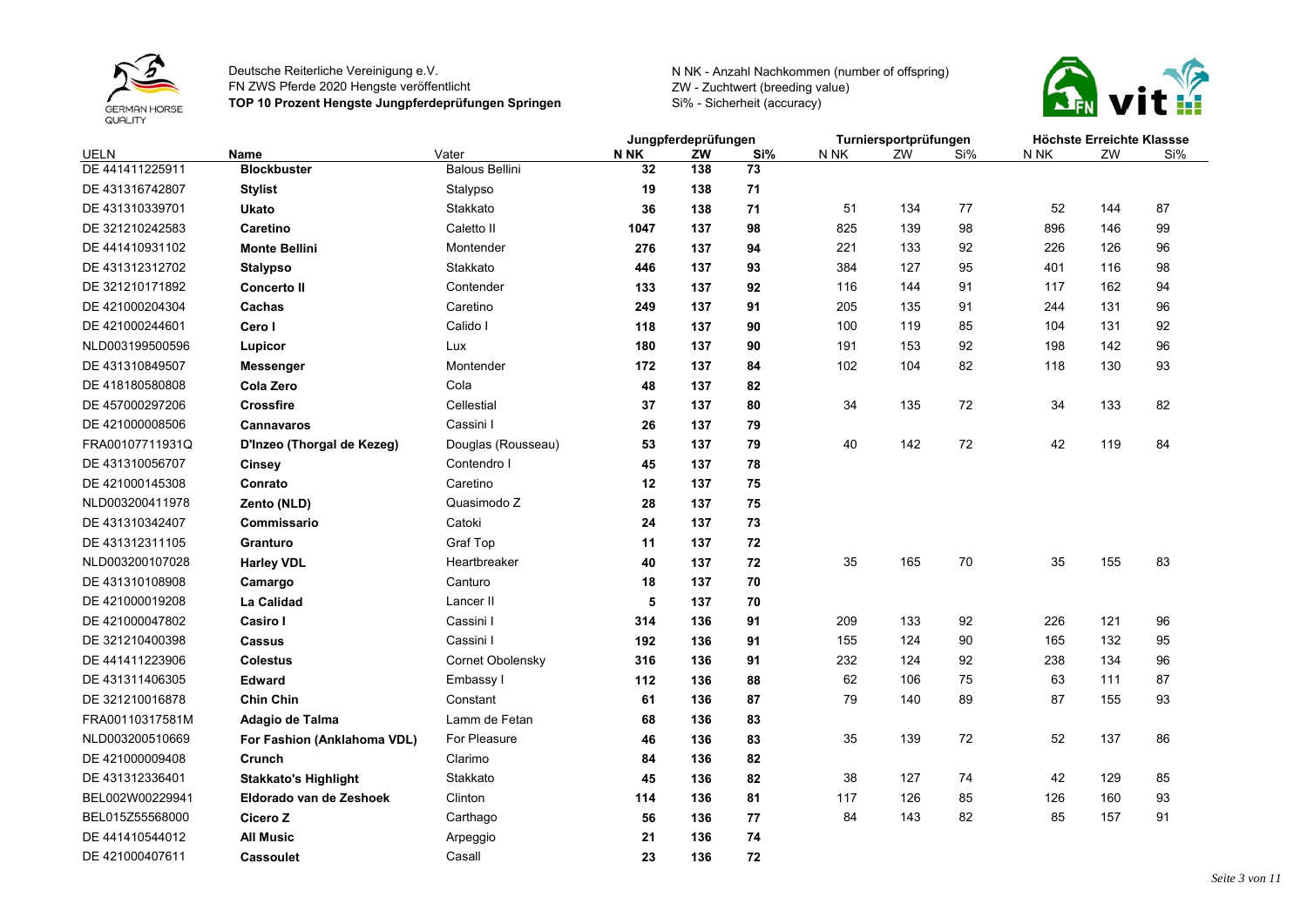



| Jungpferdeprüfungen                                                                               | Turniersportprüfungen |     |      | Höchste Erreichte Klassse |     |  |
|---------------------------------------------------------------------------------------------------|-----------------------|-----|------|---------------------------|-----|--|
| <b>N NK</b><br>Si%<br><b>UELN</b><br>Name<br>Vater<br>ZW<br>N NK                                  | ZW                    | Si% | N NK | ZW                        | Si% |  |
| DE 418180112210<br>Cellestial<br>Chap II<br>29<br>72<br>136                                       |                       |     |      |                           |     |  |
| 9<br>71<br>DE 421000173010<br>Stakkato<br>136<br>Somersby                                         |                       |     |      |                           |     |  |
| Vigo D'Arsouilles<br>71<br>BEL007000V39940<br>39<br>136<br>Vagabond de la Pomme                   |                       |     |      |                           |     |  |
| DE 321210023884<br>Calypso II<br>1895<br>135<br>99<br>1509<br>Contender                           | 126                   | 99  | 1576 | 129                       | 99  |  |
| 746<br>DE 321210208399<br>Caretino<br>1065<br>135<br>97<br>Casall                                 | 124                   | 98  | 919  | 152                       | 99  |  |
| Catoki<br>135<br>DE 421000128303<br>Carrico<br>426<br>93<br>353                                   | 124                   | 95  | 378  | 128                       | 98  |  |
| <b>Lord Pezi</b><br>DE 333330686795<br>360<br>135<br>93<br>325<br>Lacros                          | 141                   | 95  | 347  | 162                       | 97  |  |
| DE 321210237092<br>Caretino<br>103<br>93<br>135<br>89<br><b>Caretano Z</b>                        | 128                   | 89  | 106  | 132                       | 94  |  |
| Capitol I<br>192<br>DE 321210159892<br>Cardento<br>135<br>88<br>138                               | 149                   | 91  | 200  | 161                       | 96  |  |
| DE 421000129301<br>135<br>88<br>102<br><b>Contendro II</b><br>Contender<br>105                    | 140                   | 87  | 115  | 143                       | 93  |  |
| 87<br>DE 421000324904<br>Colman<br>134<br>135<br>122<br>Contagio                                  | 132                   | 88  | 127  | 144                       | 93  |  |
| 83<br>DE 421000064104<br>Cassini I<br>86<br>91<br>135<br>Cassin                                   | 123                   | 83  | 92   | 111                       | 91  |  |
| Cornet Obolensky<br>DE 481817906206<br>79<br><b>Con Spirit</b><br>34<br>135                       |                       |     |      |                           |     |  |
| 40<br>DE 441412128600<br>Lancer II<br>135<br>77<br>Lazio<br>40                                    | 141                   | 75  | 43   | 133                       | 85  |  |
| Catoki<br>8<br>135<br>72<br>DE 421000063009<br><b>Clueso</b>                                      |                       |     |      |                           |     |  |
| <b>Campbel Czech</b><br>5<br>70<br>DE 431314310503<br>Contendro I<br>135                          |                       |     |      |                           |     |  |
| Clinton<br>LUX330000003209<br>70<br><b>Clinton's Heart</b><br>10<br>135                           |                       |     |      |                           |     |  |
| DE 321210301691<br>Cantus<br>1346<br>Calido I<br>1680<br>134<br>98                                | 120                   | 99  | 1435 | 130                       | 99  |  |
| Carthago<br>753<br>134<br>96<br>598<br>DE 321210176396<br>Colman                                  | 121                   | 97  | 667  | 135                       | 99  |  |
| Escudo I<br>326<br>134<br>95<br>239<br>DE 331312315297<br>Embassy I                               | 119                   | 93  | 247  | 111                       | 97  |  |
| Achill-Libero H<br>NLD003199503822<br>539<br>134<br>511<br><b>Numero Uno</b><br>92                | 128                   | 96  | 547  | 138                       | 98  |  |
| DE 433330608603<br>Ludwig von Bayern<br>89<br>122<br><b>Ludwigs As</b><br>144<br>134              | 131                   | 87  | 129  | 121                       | 94  |  |
| DE 333330271799<br>Lordanos<br>129<br>Lissabon<br>147<br>134<br>88                                | 134                   | 89  | 134  | 105                       | 94  |  |
| Light On<br>DE 433330815802<br>Lordanos<br>124<br>134<br>87<br>100                                | 125                   | 86  | 103  | 130                       | 92  |  |
| <b>Casino Berlin</b><br>40<br>DE 433331107808<br>Caspar<br>66<br>134<br>85                        | 117                   | 72  | 45   | 135                       | 85  |  |
| Now Or Never M<br>62<br>DE 404046060400<br>72<br>134<br>85<br><b>Toronto</b>                      | 114                   | 80  | 63   | 96                        | 88  |  |
| DE 421000002500<br>41<br>Alcatraz<br>54<br>84<br><b>Almoretto</b><br>134                          | 119                   | 72  | 43   | 112                       | 83  |  |
| <b>Crumble</b><br>67<br>84<br>DE 421000112310<br>Colman<br>134                                    |                       |     |      |                           |     |  |
| 95<br>99<br>DE 304043565289<br>FAN Holland (ex Holland)<br>134<br>84<br>Concorde                  | 141                   | 88  | 101  | 129                       | 93  |  |
| DE 431317221101<br>Acord II<br>54<br>51<br>134<br>83<br><b>Albatros</b>                           | 139                   | 79  | 55   | 138                       | 87  |  |
| Stakkato<br>52<br>DE 431315107603<br>50<br>134<br>82<br>Stenograph                                | 105                   | 76  | 55   | 114                       | 87  |  |
| 55<br>DE 441410354402<br>Montender<br>77<br><b>Montendro I</b><br>58<br>134                       | 138                   | 79  | 57   | 132                       | 88  |  |
| <b>Baloubet du Rouet</b><br>73<br>BEL002W00207123<br>Baluga (Cartouche van't<br>30<br>134         |                       |     |      |                           |     |  |
| DE 421000043104<br>Colman<br>25<br>134<br>73<br>Colmander                                         |                       |     |      |                           |     |  |
| Chin Chin<br>NLD003200509310<br>Arezzo (NLD) VDL<br>50<br>134<br>72                               |                       |     |      |                           |     |  |
| 1005<br>DE 333331331099<br><b>Baloubet du Rouet</b><br>1254<br>133<br>96<br><b>Balou du Rouet</b> | 123                   | 98  | 1104 | 144                       | 99  |  |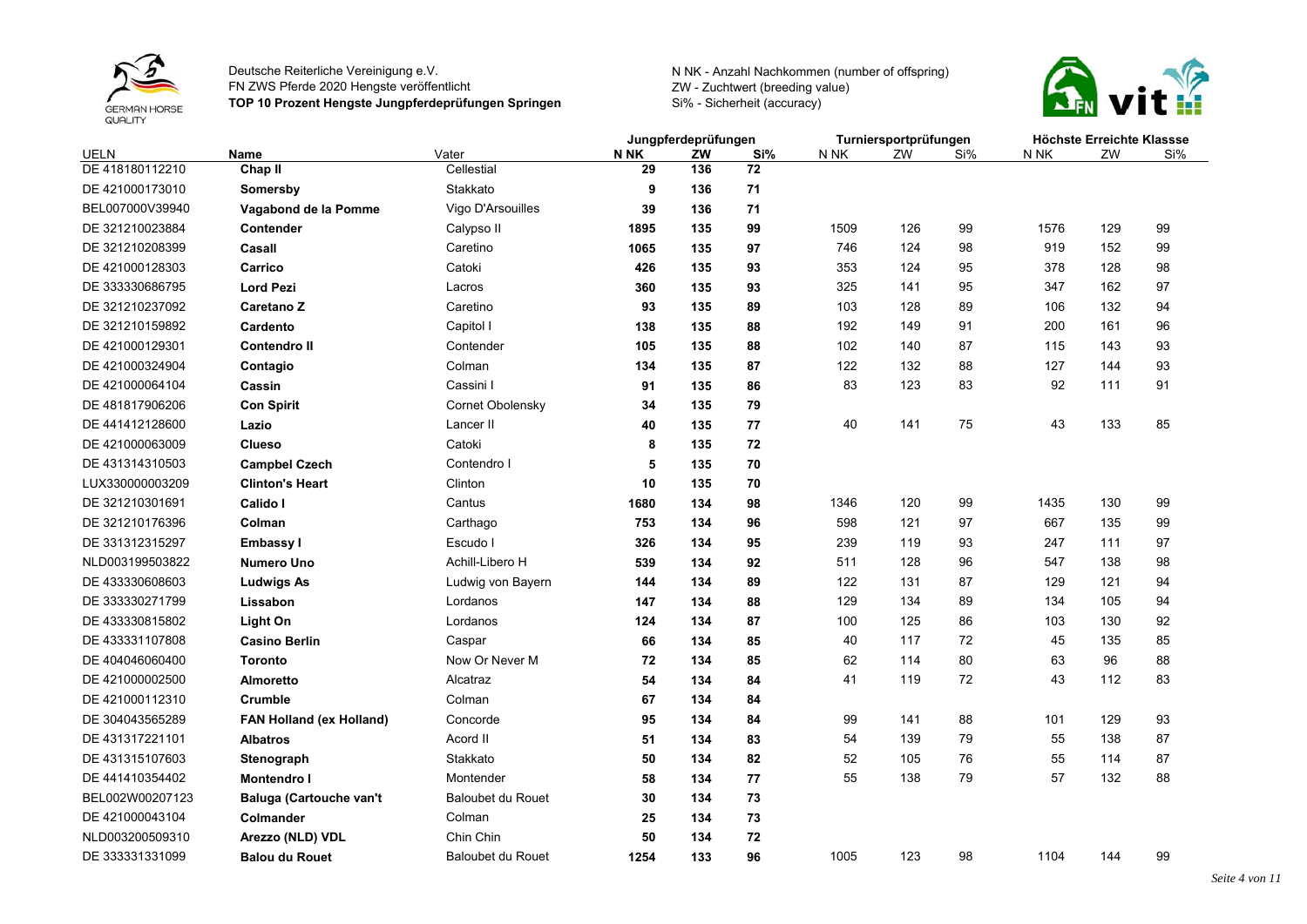



|                 |                       |                          | Jungpferdeprüfungen |     |     |      | Turniersportprüfungen |     | Höchste Erreichte Klassse |     |     |
|-----------------|-----------------------|--------------------------|---------------------|-----|-----|------|-----------------------|-----|---------------------------|-----|-----|
| <b>UELN</b>     | <b>Name</b>           | Vater                    | N NK                | ZW  | Si% | N NK | ZW                    | Si% | N NK                      | ZW  | Si% |
| DE 321210154997 | <b>Askari</b>         | Acord II                 | 373                 | 133 | 94  | 327  | 135                   | 95  | 342                       | 137 | 97  |
| DE 321210242990 | <b>C-Indoctro</b>     | Capitol I                | 346                 | 133 | 93  | 444  | 144                   | 97  | 461                       | 143 | 98  |
| DE 321210127290 | <b>Clinton I</b>      | Carolus I                | 419                 | 133 | 92  | 352  | 127                   | 95  | 393                       | 131 | 98  |
| DE 441411636905 | Coronas               | Cornet Obolensky         | 275                 | 133 | 90  | 241  | 120                   | 93  | 248                       | 122 | 96  |
| DE 331312333099 | <b>Satisfaction I</b> | Stakkato                 | 166                 | 133 | 89  | 157  | 125                   | 90  | 160                       | 114 | 95  |
| DE 321210246497 | Coupe de Coeur        | Calido I                 | 148                 | 133 | 88  | 124  | 128                   | 88  | 138                       | 147 | 94  |
| DE 331314209982 | <b>Spartan</b>        | Servus                   | 100                 | 133 | 87  | 76   | 114                   | 85  | 76                        | 120 | 91  |
| FRA00104375748B | <b>Zirocco Blue</b>   | Mr. Blue                 | 186                 | 133 | 86  | 159  | 126                   | 89  | 170                       | 152 | 95  |
| DE 421000416405 | Canoso                | Catoki                   | 75                  | 133 | 83  | 66   | 112                   | 80  | 71                        | 122 | 89  |
| DE 333330892291 | <b>Peter Pan</b>      | Pilot                    | 30                  | 133 | 82  | 40   | 119                   | 78  | 40                        | 140 | 86  |
| DE 421000414406 | <b>Chin Win</b>       | Chin Chin                | 32                  | 133 | 80  |      |                       |     |                           |     |     |
| DE 431310409107 | <b>Chacco Gold</b>    | Chacco-Blue              | 31                  | 133 | 79  |      |                       |     |                           |     |     |
| NLD003199707606 | <b>Plot Blue</b>      | Mr. Blue                 | 59                  | 133 | 79  | 48   | 125                   | 75  | 52                        | 147 | 87  |
| DE 421000017912 | <b>Barcley</b>        | <b>Baloubet du Rouet</b> | 31                  | 133 | 77  |      |                       |     |                           |     |     |
| DE 381813344197 | <b>Grand Pilot I</b>  | Gambrinus                | 19                  | 133 | 76  |      |                       |     |                           |     |     |
| DE 441411496107 | <b>Chacco's Son I</b> | Chacco-Blue              | 27                  | 133 | 74  |      |                       |     |                           |     |     |
| DE 473738985809 | <b>Chambretto GT</b>  | Concetto                 | 16                  | 133 | 74  |      |                       |     |                           |     |     |
| BEL015Z55546000 | <b>Carthino Z</b>     | Carthago                 | 42                  | 133 | 72  | 60   | 134                   | 78  | 60                        | 143 | 88  |
| DE 431319866405 | <b>Ballybo H</b>      | <b>Balou du Rouet</b>    | 9                   | 133 | 71  |      |                       |     |                           |     |     |
| DE 431311308009 | Salz der Erde         | Stakkato                 | $\overline{7}$      | 133 | 71  |      |                       |     |                           |     |     |
| DE 331311337993 | <b>Graf Top</b>       | <b>Graf Grannus</b>      | 648                 | 132 | 96  | 487  | 126                   | 96  | 506                       | 116 | 98  |
| DE 421000278903 | Clarimo               | Clearway                 | 659                 | 132 | 93  | 544  | 117                   | 97  | 627                       | 138 | 98  |
| DE 421000100306 | Connor                | Casall                   | 351                 | 132 | 93  | 231  | 120                   | 91  | 278                       | 119 | 97  |
| DE 421000180701 | Quintender            | Quinar                   | 489                 | 132 | 93  | 429  | 121                   | 96  | 461                       | 122 | 98  |
| DE 321210274394 | Caspar                | Cassini I                | 155                 | 132 | 90  | 175  | 137                   | 91  | 193                       | 167 | 96  |
| DE 421000197402 | Crawford              | Corrado I                | 133                 | 132 | 89  | 110  | 121                   | 86  | 124                       | 128 | 93  |
| DE 321210018999 | Cranach               | Contender                | 79                  | 132 | 87  | 65   | 120                   | 82  | 69                        | 114 | 90  |
| DE 431311422507 | Van Helsing           | Valentino                | 112                 | 132 | 87  | 96   | 112                   | 83  | 101                       | 133 | 92  |
| DE 433330569909 | <b>Diarado's Boy</b>  | Diarado                  | 95                  | 132 | 86  | 46   | 113                   | 70  | 64                        | 117 | 88  |
| DE 421000195107 | Quadros               | Quidam de Revel          | 81                  | 132 | 86  | 66   | 132                   | 80  | 74                        | 141 | 90  |
| DE 421000258301 | Cypriano              | Coriano                  | 40                  | 132 | 83  | 34   | 128                   | 73  | 34                        | 117 | 83  |
| DE 421000293509 | Quiran                | Quirado                  | 64                  | 132 | 83  |      |                       |     |                           |     |     |
| DE 431316824311 | <b>Diatendro</b>      | Diarado                  | 56                  | 132 | 82  |      |                       |     |                           |     |     |
| BEL002W00291658 | Dibadu L              | Darco                    | 98                  | 132 | 81  | 58   | 136                   | 75  | 58                        | 115 | 87  |
| DE 421000178108 | <b>Stanfour</b>       | Singulord Joter          | 43                  | 132 | 81  |      |                       |     |                           |     |     |
| DE 321210230699 | Cefalo                | Caretino                 | 27                  | 132 | 80  |      |                       |     |                           |     |     |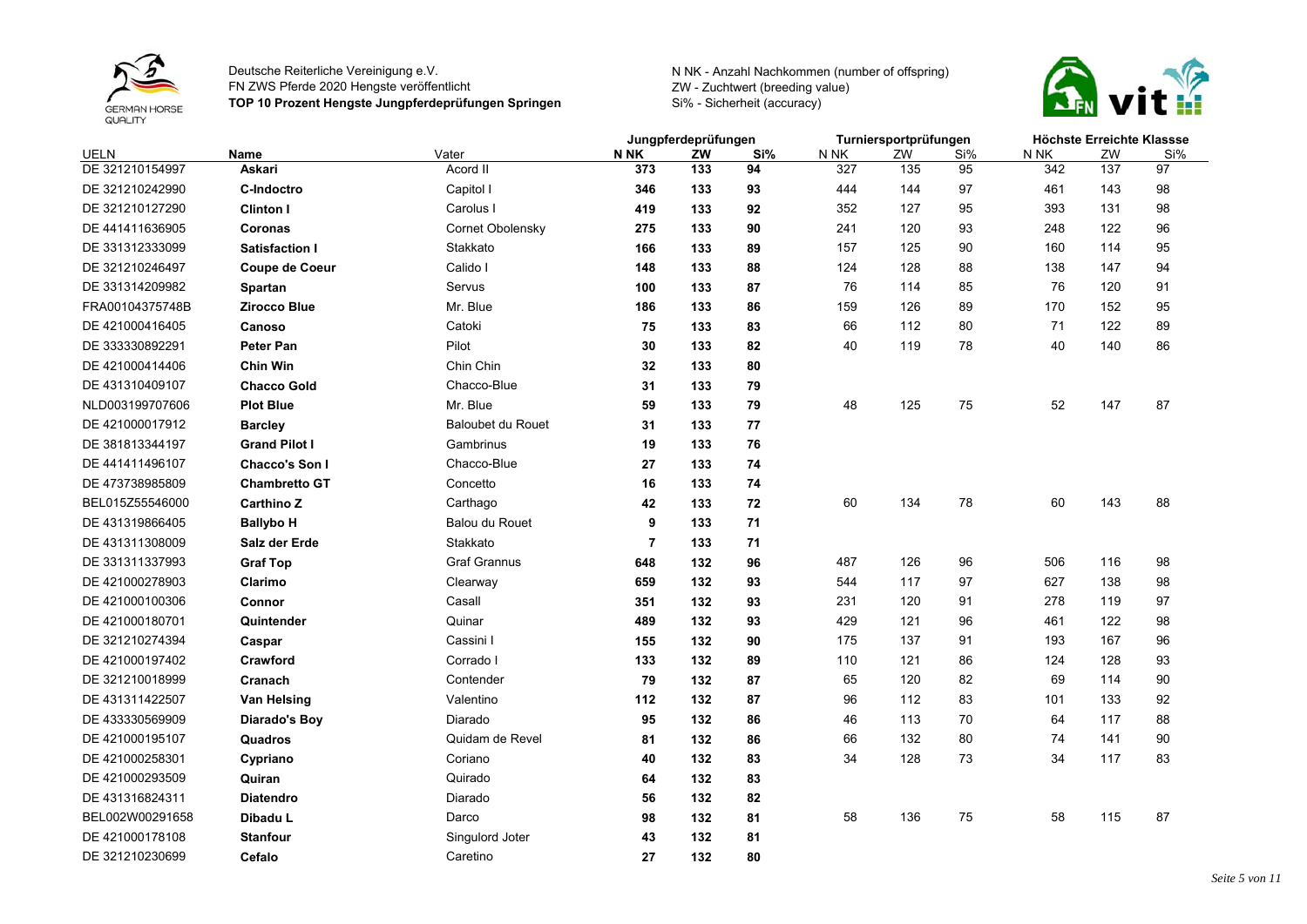



|                 |                            |                     | Jungpferdeprüfungen |     | Turniersportprüfungen |      |     | Höchste Erreichte Klassse |      |     |     |
|-----------------|----------------------------|---------------------|---------------------|-----|-----------------------|------|-----|---------------------------|------|-----|-----|
| UELN            | Name                       | Vater               | <b>N NK</b>         | ZW  | Si%                   | N NK | ZW  | Si%                       | N NK | ZW  | Si% |
| DE 433330279700 | Lex Lugar                  | Lordanos            | 37                  | 132 | 80                    | 30   | 130 | 71                        | 32   | 135 | 82  |
| DE 431318800307 | <b>Inliner</b>             | <b>Iberio</b>       | 36                  | 132 | 79                    |      |     |                           |      |     |     |
| BEL002W00162552 | Tangelo van de Zuuthoeve   | Narcos II           | 103                 | 132 | 79                    | 112  | 139 | 85                        | 115  | 156 | 93  |
| DE 331312322199 | <b>Saint Amour</b>         | Stakkato            | 20                  | 132 | 78                    |      |     |                           |      |     |     |
| DE 418180984202 | Chintan                    | Cento               | 38                  | 132 | 77                    | 37   | 129 | 75                        | 42   | 145 | 85  |
| DE 431315408406 | <b>Salento</b>             | Stakkato            | 24                  | 132 | 73                    |      |     |                           |      |     |     |
| DE 433330614501 | <b>Lord Weingard</b>       | Lordanos            | 14                  | 132 | 72                    |      |     |                           |      |     |     |
| DE 321210021688 | Cassini I                  | Capitol I           | 1210                | 131 | 98                    | 973  | 129 | 99                        | 1135 | 150 | 99  |
| DE 331314515291 | Escudo I                   | Espri               | 859                 | 131 | 98                    | 651  | 147 | 98                        | 670  | 125 | 99  |
| DE 321210036089 | Cento                      | Capitol I           | 487                 | 131 | 94                    | 471  | 132 | 97                        | 499  | 149 | 98  |
| NLD003200707442 | <b>Uriko (Clooney NLD)</b> | Untouchable         | 143                 | 131 | 89                    | 62   | 112 | 75                        | 66   | 124 | 88  |
| DE 421000241206 | Castino                    | Cassini II          | 63                  | 131 | 84                    | 51   | 103 | 75                        | 54   | 103 | 87  |
| DE 421000680206 | Classe                     | Chin Chin           | 51                  | 131 | 83                    | 41   | 101 | 70                        | 46   | 121 | 85  |
| DE 341411305699 | Lenardo                    | Lupicor             | 88                  | 131 | 83                    | 82   | 135 | 85                        | 83   | 121 | 91  |
| DE 421000312005 | <b>Quiwi Dream</b>         | Quidam de Revel     | 79                  | 131 | 83                    | 44   | 124 | 71                        | 48   | 126 | 86  |
| DE 404980008103 | Avagon                     | Acorado II          | 45                  | 131 | 81                    |      |     |                           |      |     |     |
| DE 321210134095 | Chellano Z                 | Contender           | 67                  | 131 | 80                    | 108  | 152 | 87                        | 111  | 151 | 93  |
| DE 421000662603 | Corrido                    | Contender           | 29                  | 131 | 80                    |      |     |                           |      |     |     |
| DE 321210182597 | Casco                      | Cascavelle          | 54                  | 131 | 79                    | 66   | 148 | 82                        | 68   | 140 | 90  |
| DE 431316871805 | Lamberk                    | Lordanos            | 30                  | 131 | 79                    |      |     |                           |      |     |     |
| DE 441411278906 | <b>Captain Chancy</b>      | <b>Captain Fire</b> | 15                  | 131 | 74                    |      |     |                           |      |     |     |
| DE 418180082405 | Chaccomo                   | Chacco-Blue         | 32                  | 131 | 74                    | 33   | 137 | 72                        | 38   | 165 | 83  |
| NLD003200402610 | Zambesi                    | Heartbreaker        | 42                  | 131 | 70                    |      |     |                           |      |     |     |
| DE 321210218393 | Clearway                   | Capitol I           | 515                 | 130 | 94                    | 476  | 134 | 97                        | 561  | 149 | 98  |
| DE 321210016485 | Come On                    | Cantus              | 258                 | 130 | 93                    | 237  | 126 | 94                        | 250  | 138 | 97  |
| DE 431310134204 | Quaid I                    | Quidam's Rubin      | 255                 | 130 | 92                    | 182  | 110 | 90                        | 207  | 127 | 96  |
| DE 331317209096 | As di Villagana            | Acord II            | 119                 | 130 | 90                    | 109  | 135 | 88                        | 112  | 126 | 93  |
| DE 321210236093 | <b>Clinton</b>             | Corrado I           | 175                 | 130 | 90                    | 214  | 126 | 93                        | 227  | 156 | 96  |
| DE 333331244095 | Landgold                   | Landfriese I        | 110                 | 130 | 88                    | 101  | 106 | 88                        | 105  | 125 | 93  |
| BEL002W00163511 | <b>Toulon</b>              | Heartbreaker        | 166                 | 130 | 88                    | 159  | 146 | 89                        | 171  | 165 | 95  |
| DE 433330837506 | <b>Congress</b>            | Cornet Obolensky    | 94                  | 130 | 86                    | 64   | 137 | 81                        | 67   | 150 | 89  |
| DE 321210124989 | Corland (DK: Corlando)     | Cor de la Bryere    | 125                 | 130 | 86                    | 165  | 146 | 91                        | 174  | 137 | 96  |
| DE 421000018606 | Cantoblanco                | Canto               | 71                  | 130 | 84                    | 57   | 113 | 78                        | 61   | 116 | 88  |
| DE 441411381205 | Carell                     | Cayetano L          | 81                  | 130 | 82                    | 67   | 128 | 81                        | 70   | 116 | 89  |
| DE 321210154599 | Aragorn                    | Acorado I           | 66                  | 130 | 81                    | 51   | 125 | 76                        | 58   | 132 | 88  |
| DE 421000290202 | Coolidge                   | Clinton I           | 31                  | 130 | 78                    |      |     |                           |      |     |     |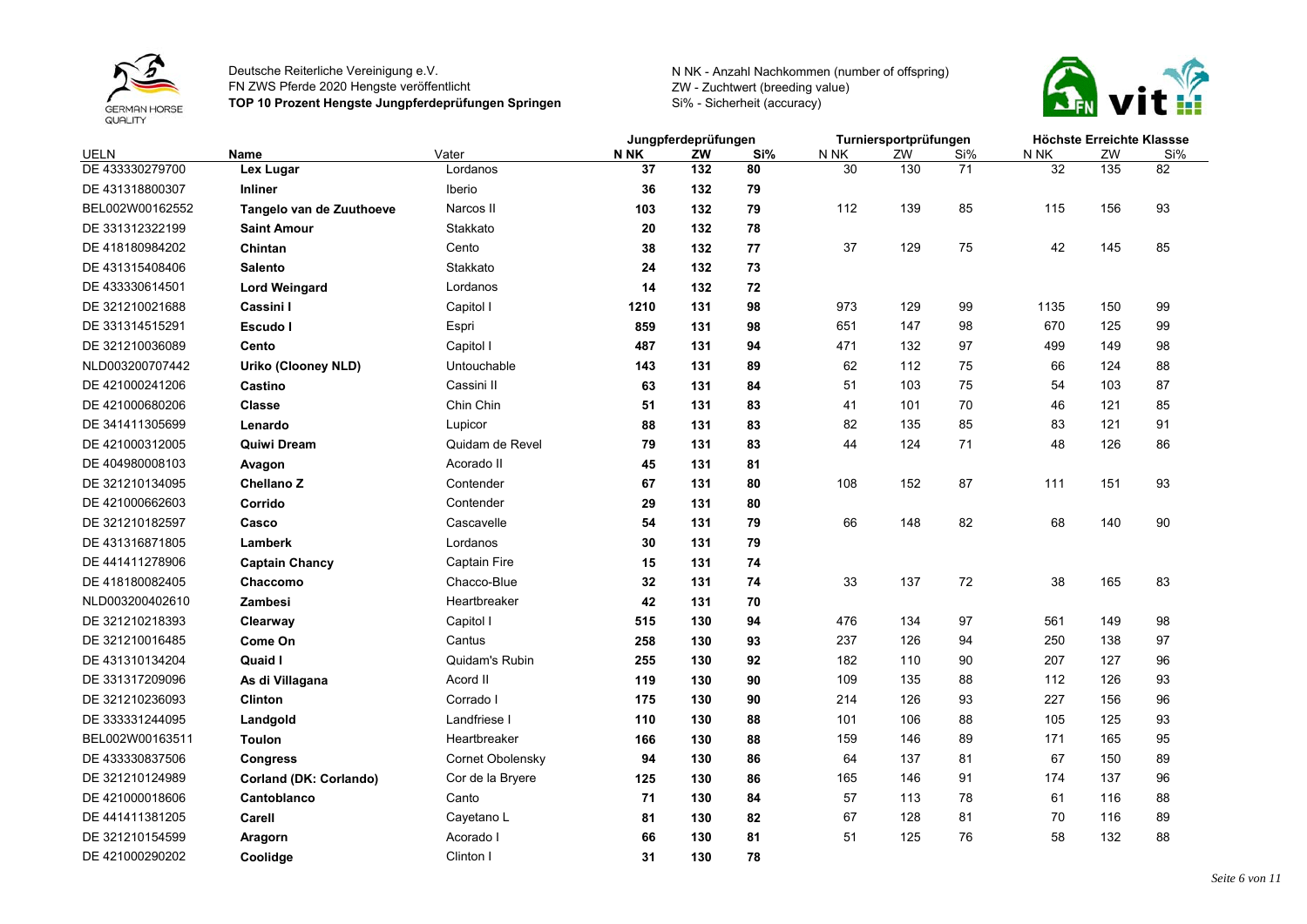



|                 |                                   |                         |                | Jungpferdeprüfungen |     | Turniersportprüfungen |     |     | Höchste Erreichte Klassse |     |     |
|-----------------|-----------------------------------|-------------------------|----------------|---------------------|-----|-----------------------|-----|-----|---------------------------|-----|-----|
| UELN            | Name                              | Vater                   | N NK           | ZW                  | Si% | N NK                  | ZW  | Si% | N NK                      | ZW  | Si% |
| DE 443430466706 | La Calido                         | Lord Lancer             | 46             | 130                 | 77  | 37                    | 123 | 71  | 38                        | 111 | 83  |
| DE 443430000305 | <b>Chirivell</b>                  | Calato                  | 35             | 130                 | 76  |                       |     |     |                           |     |     |
| DE 418180180410 | <b>Discar</b>                     | Diarado                 | 20             | 130                 | 76  |                       |     |     |                           |     |     |
| DE 404023029304 | Darc Rouge                        | Darco                   | 15             | 130                 | 75  |                       |     |     |                           |     |     |
| DE 433330330805 | <b>Be Bravo</b>                   | <b>Balou du Rouet</b>   | 14             | 130                 | 74  |                       |     |     |                           |     |     |
| DE 321210122293 | Cumano                            | Cassini I               | 10             | 130                 | 73  | 28                    | 145 | 71  | 32                        | 202 | 83  |
| DE 441411762903 | <b>Cornet Fever</b>               | <b>Cornet Obolensky</b> | 27             | 130                 | 72  |                       |     |     |                           |     |     |
| DE 421000247809 | Corrington                        | Corrado I               | 8              | 130                 | 70  |                       |     |     |                           |     |     |
| DE 441411917107 | <b>Untouched</b>                  | Untouchable             | 19             | 130                 | 70  |                       |     |     |                           |     |     |
| DE 331310258786 | <b>For Pleasure</b>               | Furioso II              | 535            | 129                 | 97  | 472                   | 137 | 97  | 502                       | 159 | 98  |
| DE 321210087088 | <b>Cheenook</b>                   | Caretino                | 228            | 129                 | 92  | 229                   | 128 | 93  | 231                       | 132 | 96  |
| DE 441412029203 | <b>Cristallo</b>                  | <b>Cornet Obolensky</b> | 314            | 129                 | 92  | 218                   | 126 | 92  | 232                       | 138 | 96  |
| DE 381816100002 | Ludwig von Bayern                 | Landor S                | 268            | 129                 | 91  | 239                   | 131 | 93  | 255                       | 126 | 97  |
| DE 421000161506 | <b>Chin Champ</b>                 | Chin Chin               | 191            | 129                 | 90  | 113                   | 119 | 84  | 126                       | 110 | 93  |
| DE 441411506303 | Corlensky G I                     | <b>Cornet Obolensky</b> | 178            | 129                 | 90  | 142                   | 120 | 88  | 155                       | 139 | 94  |
| DE 433330832505 | Cador                             | Catoki                  | 181            | 129                 | 88  | 111                   | 123 | 85  | 121                       | 134 | 93  |
| DE 333330851995 | <b>Conterno Grande</b>            | Contender               | 104            | 129                 | 88  | 104                   | 122 | 87  | 106                       | 123 | 93  |
| DE 404046077501 | <b>Uccello</b>                    | Now Or Never M          | 138            | 129                 | 87  | 120                   | 96  | 86  | 125                       | 116 | 93  |
| DE 431316913404 | Charilan                          | Calido I                | 56             | 129                 | 85  | 48                    | 103 | 76  | 51                        | 113 | 86  |
| DE 421000032402 | <b>Charming Boy</b>               | Contendro I             | 74             | 129                 | 85  | 68                    | 109 | 81  | 69                        | 106 | 89  |
| DE 473730631803 | Colorit                           | Coriano                 | 84             | 129                 | 85  | 82                    | 125 | 84  | 83                        | 142 | 91  |
| BEL002W00191657 | <b>Action-Breaker</b>             | Heartbreaker            | 102            | 129                 | 81  | 59                    | 128 | 74  | 70                        | 137 | 89  |
| DE 431310210008 | <b>Cassillias</b>                 | Contendro I             | 38             | 129                 | 81  |                       |     |     |                           |     |     |
| DE 418184115609 | <b>Chacco Me Biolley</b>          | Chacco-Blue             | 33             | 129                 | 80  |                       |     |     |                           |     |     |
| DE 421000086504 | Casillas                          | Colman                  | 28             | 129                 | 79  |                       |     |     |                           |     |     |
| DE 321210083790 | Conway                            | Caretino                | 26             | 129                 | 79  | 27                    | 131 | 71  | 27                        | 127 | 79  |
| DE 421000249511 | Casaltino                         | Casall                  | 28             | 129                 | 78  |                       |     |     |                           |     |     |
| DE 431312322201 | Embassy II                        | Escudo I                | 19             | 129                 | 78  |                       |     |     |                           |     |     |
| DE 443430120809 | Don Diarado                       | Diarado                 | 37             | 129                 | 77  |                       |     |     |                           |     |     |
| DE 421000203303 | Asca                              | Askari                  | 47             | 129                 | 74  | 37                    | 135 | 74  | 37                        | 150 | 83  |
| DE 431310858402 | <b>Class de Luxe</b>              | Contendro I             | 30             | 129                 | 74  |                       |     |     |                           |     |     |
| BEL002W00233177 | <b>Emerald van het Ruytershof</b> | Diamant de Semilly      | 43             | 129                 | 74  |                       |     |     |                           |     |     |
| DE 418180028804 | <b>Callistus</b>                  | Carry Gold              | 8              | 129                 | 73  |                       |     |     |                           |     |     |
| DE 431319891706 | Bonaventura                       | Balou du Rouet          | 8              | 129                 | 70  |                       |     |     |                           |     |     |
| DE 431312347506 | <b>Bonne Chance</b>               | Balou du Rouet          | $\overline{7}$ | 129                 | 70  |                       |     |     |                           |     |     |
| DE 441411279903 | Can do L                          | Cornet Obolensky        | 17             | 129                 | 70  |                       |     |     |                           |     |     |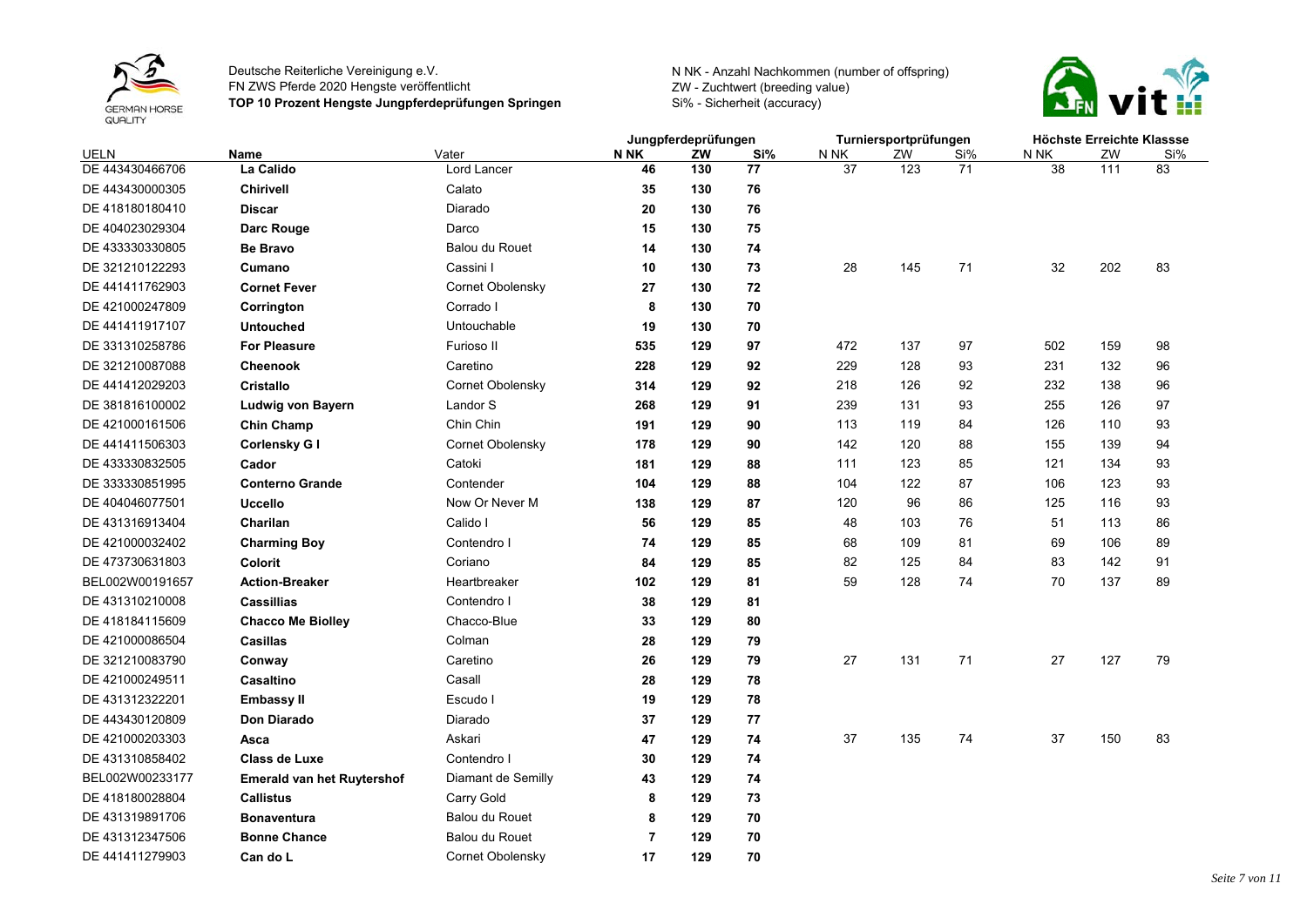



|                 |                          |                  |                | Jungpferdeprüfungen |     | Turniersportprüfungen |     |     | Höchste Erreichte Klassse |     |     |
|-----------------|--------------------------|------------------|----------------|---------------------|-----|-----------------------|-----|-----|---------------------------|-----|-----|
| UELN            | Name                     | Vater            | N NK           | ZW                  | Si% | N NK                  | ZW  | Si% | N NK                      | ZW  | Si% |
| DE 473739000907 | Cortoni                  | Colestus         | 18             | 129                 | 70  |                       |     |     |                           |     |     |
| NLD003200312093 | Wilton                   | Now Or Never M   | 8              | 129                 | 70  |                       |     |     |                           |     |     |
| DE 321210610574 | Calypso II               | Cor de la Bryere | 528            | 128                 | 98  | 494                   | 120 | 98  | 402                       | 123 | 99  |
| DE 321210405495 | Canturo                  | Cantus           | 319            | 128                 | 94  | 272                   | 117 | 94  | 301                       | 143 | 97  |
| DE 421000206802 | Cormint                  | Calido I         | 523            | 128                 | 94  | 366                   | 117 | 95  | 400                       | 105 | 98  |
| DE 331312340398 | El Bundy I               | Escudo I         | 311            | 128                 | 94  | 295                   | 141 | 94  | 302                       | 104 | 97  |
| DE 321210012788 | Cambridge                | Caletto I        | 193            | 128                 | 93  | 163                   | 124 | 93  | 166                       | 122 | 96  |
| DE 321210097093 | <b>Chambertin</b>        | Cambridge        | 415            | 128                 | 93  | 401                   | 127 | 96  | 409                       | 136 | 98  |
| DE 421000102500 | <b>Nekton</b>            | Nimmerdor        | 301            | 128                 | 93  | 245                   | 126 | 93  | 269                       | 127 | 97  |
| DE 304040014772 | Nimmerdor                | Farn             | 56             | 128                 | 91  | 88                    | 135 | 94  | 77                        | 135 | 96  |
| DE 431317209609 | <b>Viscount</b>          | Valentino        | 203            | 128                 | 91  | 92                    | 103 | 80  | 93                        | 105 | 91  |
| DE 421000199203 | Chepetto                 | Cento            | 109            | 128                 | 88  | 106                   | 123 | 86  | 109                       | 115 | 93  |
| DE 321210069794 | <b>Clinton II</b>        | Carolus I        | 215            | 128                 | 88  | 199                   | 114 | 92  | 225                       | 124 | 96  |
| DE 331319699999 | Vulkano                  | Voltaire         | 111            | 128                 | 87  | 104                   | 129 | 86  | 108                       | 121 | 92  |
| DE 321210003587 | Calvaro Z                | Caletto I        | 115            | 128                 | 86  | 174                   | 139 | 91  | 187                       | 167 | 96  |
| DE 321210051399 | Larson                   | Lordanos         | 50             | 128                 | 83  | 45                    | 145 | 76  | 45                        | 112 | 85  |
| DE 333331167197 | <b>Potential</b>         | Pablo            | 76             | 128                 | 83  | 78                    | 122 | 83  | 80                        | 119 | 90  |
| DE 433330571809 | Lord Pezi Junior         | Lord Pezi        | 47             | 128                 | 82  |                       |     |     |                           |     |     |
| DE 431310064107 | <b>Contendros</b>        | Contendro I      | 73             | 128                 | 81  | 59                    | 110 | 77  | 78                        | 130 | 90  |
| BEL002W00178884 | <b>Vigo D'Arsouilles</b> | Nabab de Reve    | 77             | 128                 | 81  | 65                    | 135 | 80  | 73                        | 153 | 90  |
| DE 421000102200 | Conway II                | Caretino         | 57             | 128                 | 80  | 43                    | 124 | 76  | 44                        | 119 | 85  |
| DE 431314410603 | <b>Conte Cristo</b>      | Contendro I      | 25             | 128                 | 79  |                       |     |     |                           |     |     |
| DE 455878576908 | Lahnstein                | Levistano        | 31             | 128                 | 79  |                       |     |     |                           |     |     |
| DE 321210141996 | Calippo                  | Concerto II      | 20             | 128                 | 78  |                       |     |     |                           |     |     |
| DE 421000328106 | Leovisto                 | Levisto          | 51             | 128                 | 78  |                       |     |     |                           |     |     |
| DE 321210036099 | Carambo                  | Carthago         | 34             | 128                 | 77  |                       |     |     |                           |     |     |
| DE 321210171795 | Cassico                  | Cassini I        | 26             | 128                 | 76  |                       |     |     |                           |     |     |
| DE 431317405106 | <b>Graf Galen</b>        | Graf Top         | 28             | 128                 | 76  |                       |     |     |                           |     |     |
| DE 404980003007 | <b>Clearline Z</b>       | Clearway         | 27             | 128                 | 73  |                       |     |     |                           |     |     |
| DE 331319840096 | <b>Crazy true Colour</b> | Calido I         | 31             | 128                 | 73  | 26                    | 120 | 70  | 26                        | 131 | 80  |
| DE 331316544393 | <b>For Future</b>        | For Pleasure     | 11             | 128                 | 73  |                       |     |     |                           |     |     |
| DE 433330132105 | Cascall                  | Catoki           | 21             | 128                 | 72  |                       |     |     |                           |     |     |
| DE 321210100898 | Chippendale              | Carthago         | 8              | 128                 | 72  |                       |     |     |                           |     |     |
| DE 421000025905 | <b>Crusander</b>         | Contender        | 17             | 128                 | 72  |                       |     |     |                           |     |     |
| DE 421000286207 | Conoglio                 | Contender        | $\overline{7}$ | 128                 | 71  |                       |     |     |                           |     |     |
| DE 441411077809 | Legendario Listo         | Lord Pezi        | 9              | 128                 | 71  |                       |     |     |                           |     |     |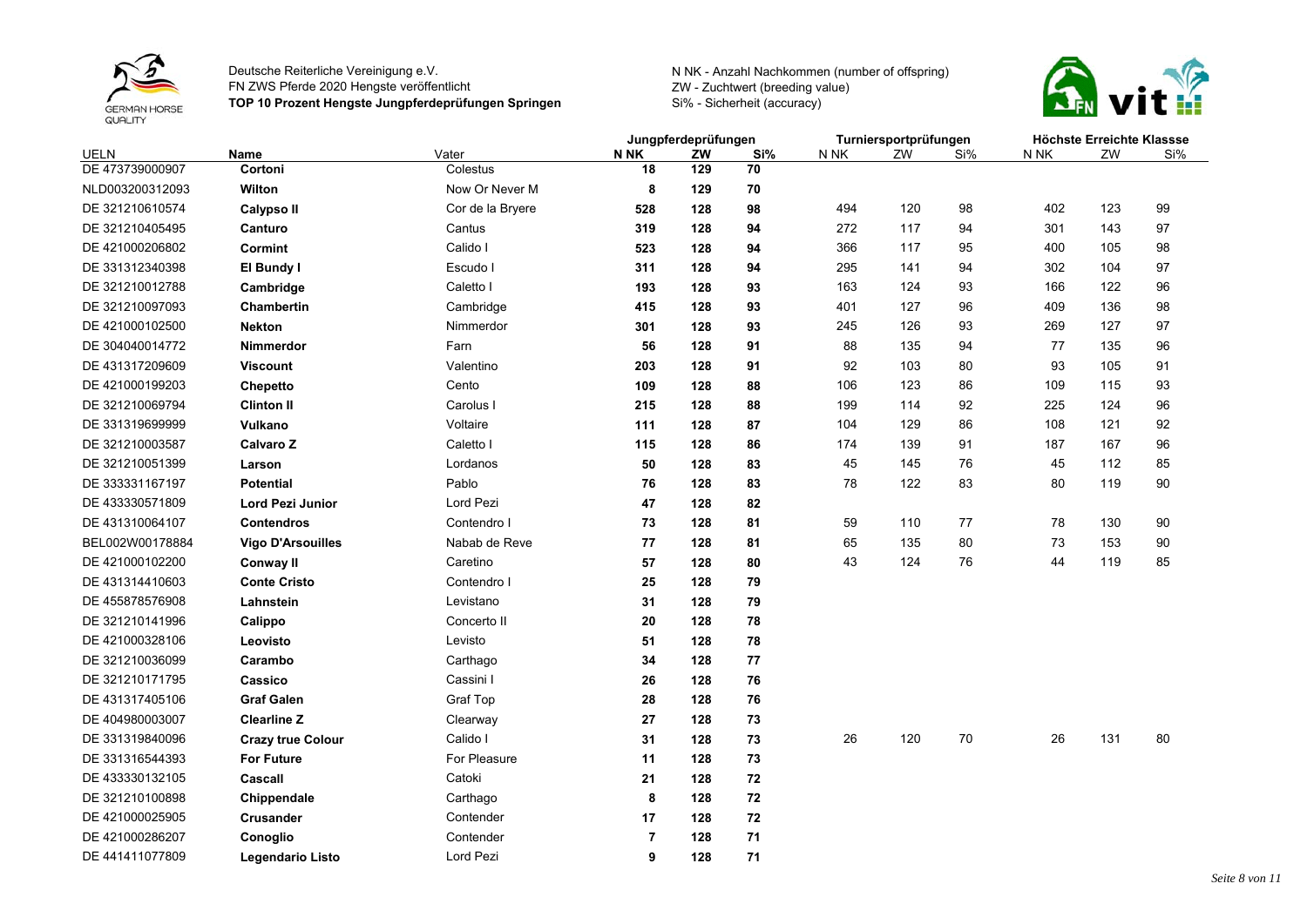



|                 |                             |                       | Jungpferdeprüfungen |     |     | Turniersportprüfungen |     | Höchste Erreichte Klassse |      |     |     |
|-----------------|-----------------------------|-----------------------|---------------------|-----|-----|-----------------------|-----|---------------------------|------|-----|-----|
| <b>UELN</b>     | Name                        | Vater                 | N NK                | ZW  | Si% | N NK                  | ZW  | Si%                       | N NK | ZW  | Si% |
| DE 456570275509 | Lancoon                     | Levistano             | 5                   | 128 | 70  |                       |     |                           |      |     |     |
| DE 433331519605 | Qui Maro                    | Quidam's Rubin        | 5                   | 128 | 70  |                       |     |                           |      |     |     |
| DE 321210615475 | <b>Capitol I</b>            | Capitano              | 363                 | 127 | 97  | 401                   | 129 | 98                        | 329  | 149 | 98  |
| DE 321210188993 | Lordanos                    | Landos                | 1164                | 127 | 97  | 940                   | 133 | 98                        | 1022 | 122 | 99  |
| DE 321210604175 | <b>Caletto I</b>            | Cor de la Bryere      | 526                 | 127 | 96  | 512                   | 121 | 98                        | 460  | 125 | 99  |
| DE 331311314392 | Laptop                      | Loredo                | 334                 | 127 | 95  | 277                   | 127 | 95                        | 283  | 116 | 97  |
| DE 321210133897 | <b>Con Air</b>              | Contender             | 475                 | 127 | 94  | 424                   | 131 | 96                        | 483  | 136 | 98  |
| DE 421000256202 | Canto                       | Canturo               | 249                 | 127 | 93  | 204                   | 105 | 92                        | 233  | 105 | 96  |
| DE 321210240593 | Cardino                     | Carthago              | 295                 | 127 | 93  | 250                   | 131 | 93                        | 268  | 120 | 97  |
| DE 418180008003 | <b>Check In</b>             | Cordalme <sub>Z</sub> | 276                 | 127 | 90  | 225                   | 106 | 92                        | 239  | 127 | 96  |
| DE 331310008092 | Landclassic                 | Landadel              | 138                 | 127 | 90  | 119                   | 124 | 89                        | 119  | 127 | 94  |
| DE 321210168497 | <b>Cesano II</b>            | Caretino              | 118                 | 127 | 88  | 93                    | 127 | 84                        | 107  | 106 | 93  |
| DE 304042917190 | <b>Champion Du Lys</b>      | Laeken                | 93                  | 127 | 84  | 87                    | 135 | 87                        | 89   | 132 | 92  |
| DE 321210172196 | Lovari                      | Lasino                | 48                  | 127 | 84  | 37                    | 109 | 75                        | 39   | 115 | 85  |
| DE 421000238803 | Casinos                     | Colman                | 57                  | 127 | 83  | 49                    | 102 | 75                        | 55   | 114 | 87  |
| DE 421000203210 | <b>Cascadello II</b>        | Casall                | 51                  | 127 | 80  |                       |     |                           |      |     |     |
| DE 433331649401 | Carinue                     | Carthago              | 51                  | 127 | 79  | 43                    | 120 | 77                        | 53   | 159 | 88  |
| DE 421000249006 | Lantino                     | Landos                | 27                  | 127 | 79  |                       |     |                           |      |     |     |
| DE 431312315204 | Chivas                      | Conteur               | 32                  | 127 | 78  |                       |     |                           |      |     |     |
| DE 456370131208 | Colfosco                    | Check In              | 25                  | 127 | 78  |                       |     |                           |      |     |     |
| BEL002W00272677 | I'm Special de Muze         | Emerald van het       | 67                  | 127 | 78  |                       |     |                           |      |     |     |
| DE 421000023908 | Calidrio                    | Calido I              | 18                  | 127 | 76  |                       |     |                           |      |     |     |
| BEL015Z55510499 | Quasimodo Z                 | Quidam de Revel       | 42                  | 127 | 75  | 80                    | 148 | 82                        | 84   | 175 | 91  |
| BEL002W00132037 | Quasimodo van de Molendreef | Heartbreaker          | 44                  | 127 | 75  |                       |     |                           |      |     |     |
| DE 421000670807 | Cascor                      | Casall                | 16                  | 127 | 74  |                       |     |                           |      |     |     |
| DE 451510150904 | <b>Damarco</b>              | Darco                 | 29                  | 127 | 74  |                       |     |                           |      |     |     |
| DE 431310648306 | <b>Bon Balou</b>            | <b>Balou du Rouet</b> | 23                  | 127 | 73  |                       |     |                           |      |     |     |
| DE 321210183099 | <b>Carry Wind</b>           | Corrado I             | 20                  | 127 | 72  |                       |     |                           |      |     |     |
| DE 431315124609 | Cansendo                    | Canstakko             | 6                   | 127 | 70  |                       |     |                           |      |     |     |
| DE 418180139403 | <b>Skyros</b>               | Stakkato              | 5                   | 127 | 70  |                       |     |                           |      |     |     |
| DE 321210046185 | Corrado I                   | Cor de la Bryere      | 972                 | 126 | 98  | 792                   | 125 | 98                        | 880  | 142 | 99  |
| DE 321210128881 | <b>Cantus</b>               | Caletto I             | 327                 | 126 | 96  | 327                   | 135 | 97                        | 306  | 141 | 98  |
| DE 304043300390 | <b>Quattro B</b>            | Qredo de Paulstra     | 482                 | 126 | 95  | 392                   | 133 | 96                        | 397  | 121 | 98  |
| DE 333332206494 | D'Olympic                   | Donnerhall            | 252                 | 126 | 94  | 168                   | 131 | 90                        | 171  | 97  | 95  |
| DE 421000268101 | Carinjo                     | Cascavelle            | 137                 | 126 | 90  | 126                   | 130 | 89                        | 141  | 153 | 94  |
| DE 418180092504 | Conthargos                  | Converter             | 369                 | 126 | 88  | 265                   | 95  | 92                        | 346  | 137 | 97  |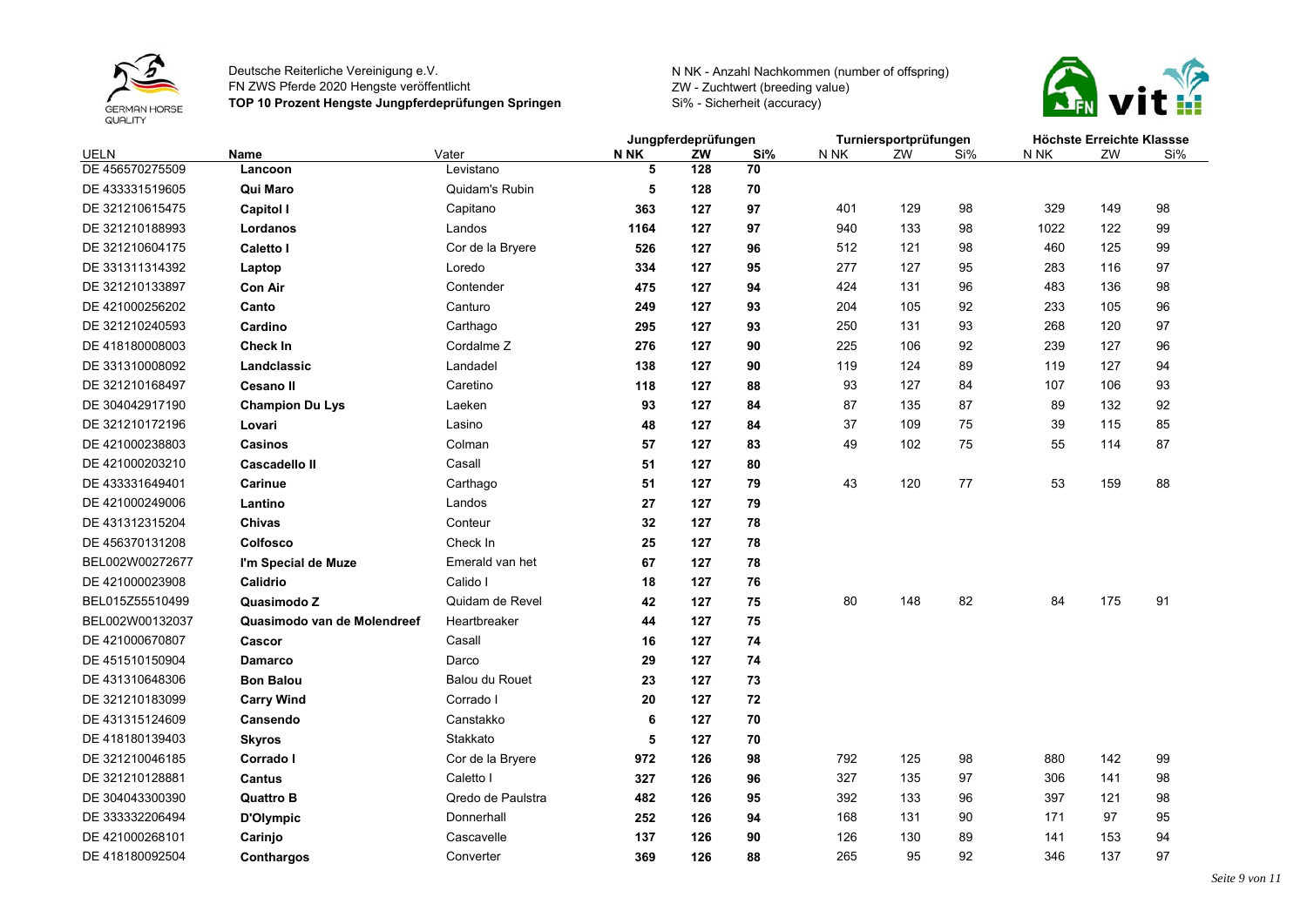



|                 |                           |                  | Jungpferdeprüfungen |     |     | Turniersportprüfungen |     |     | Höchste Erreichte Klassse |     |     |  |
|-----------------|---------------------------|------------------|---------------------|-----|-----|-----------------------|-----|-----|---------------------------|-----|-----|--|
| <b>UELN</b>     | Name                      | Vater            | <b>N NK</b>         | ZW  | Si% | N NK                  | ZW  | Si% | N NK                      | ZW  | Si% |  |
| FRA00100711473J | <b>Mylord Carthago</b>    | Carthago         | 158                 | 126 | 88  | 133                   | 130 | 86  | 147                       | 146 | 94  |  |
| DE 404041340503 | <b>Quinta Real</b>        | Quite Easy I     | 121                 | 126 | 88  | 102                   | 135 | 85  | 104                       | 101 | 92  |  |
| DE 333330326898 | Armitage                  | Argentinus       | 132                 | 126 | 87  | 102                   | 128 | 86  | 113                       | 140 | 93  |  |
| DE 441410950103 | <b>Cornet's Stern</b>     | Cornet Obolensky | 90                  | 126 | 87  | 85                    | 125 | 84  | 97                        | 145 | 92  |  |
| DE 421000622104 | <b>Cassini Boy Junior</b> | Cassini II       | 87                  | 126 | 86  | 82                    | 108 | 83  | 85                        | 112 | 91  |  |
| DE 421000249706 | Quarz                     | Quintero         | 72                  | 126 | 85  | 52                    | 123 | 77  | 59                        | 124 | 88  |  |
| DE 433332506805 | <b>Olympic Fire</b>       | Odermus R        | 68                  | 126 | 84  | 68                    | 109 | 80  | 71                        | 127 | 89  |  |
| DE 421000011503 | <b>Artani</b>             | Acorado I        | 49                  | 126 | 83  | 44                    | 113 | 75  | 48                        | 132 | 86  |  |
| DE 321210145893 | <b>Cool Man K</b>         | Carthago         | 59                  | 126 | 82  | 46                    | 121 | 75  | 47                        | 113 | 86  |  |
| NLD003200204840 | Van Gogh                  | Numero Uno       | 87                  | 126 | 82  | 63                    | 123 | 78  | 66                        | 138 | 89  |  |
| DE 441411656900 | <b>Christoph Columbus</b> | Charisma         | 81                  | 126 | 81  | 69                    | 119 | 82  | 69                        | 120 | 89  |  |
| DE 331310099892 | <b>Grandilot</b>          | Grandeur         | 38                  | 126 | 81  | 38                    | 131 | 77  | 38                        | 151 | 85  |  |
| DE 433331649501 | Cartoon                   | Carthago         | 67                  | 126 | 80  | 60                    | 97  | 79  | 85                        | 137 | 91  |  |
| DE 321210068791 | <b>Levantos II</b>        | Liostro          | 32                  | 126 | 80  | 35                    | 105 | 73  | 35                        | 119 | 84  |  |
| DE 404046040101 | Celentano                 | Celano           | 28                  | 126 | 79  | 29                    | 143 | 71  | 29                        | 107 | 80  |  |
| DE 421000116104 | Chekandino                | Contender        | 30                  | 126 | 79  |                       |     |     |                           |     |     |  |